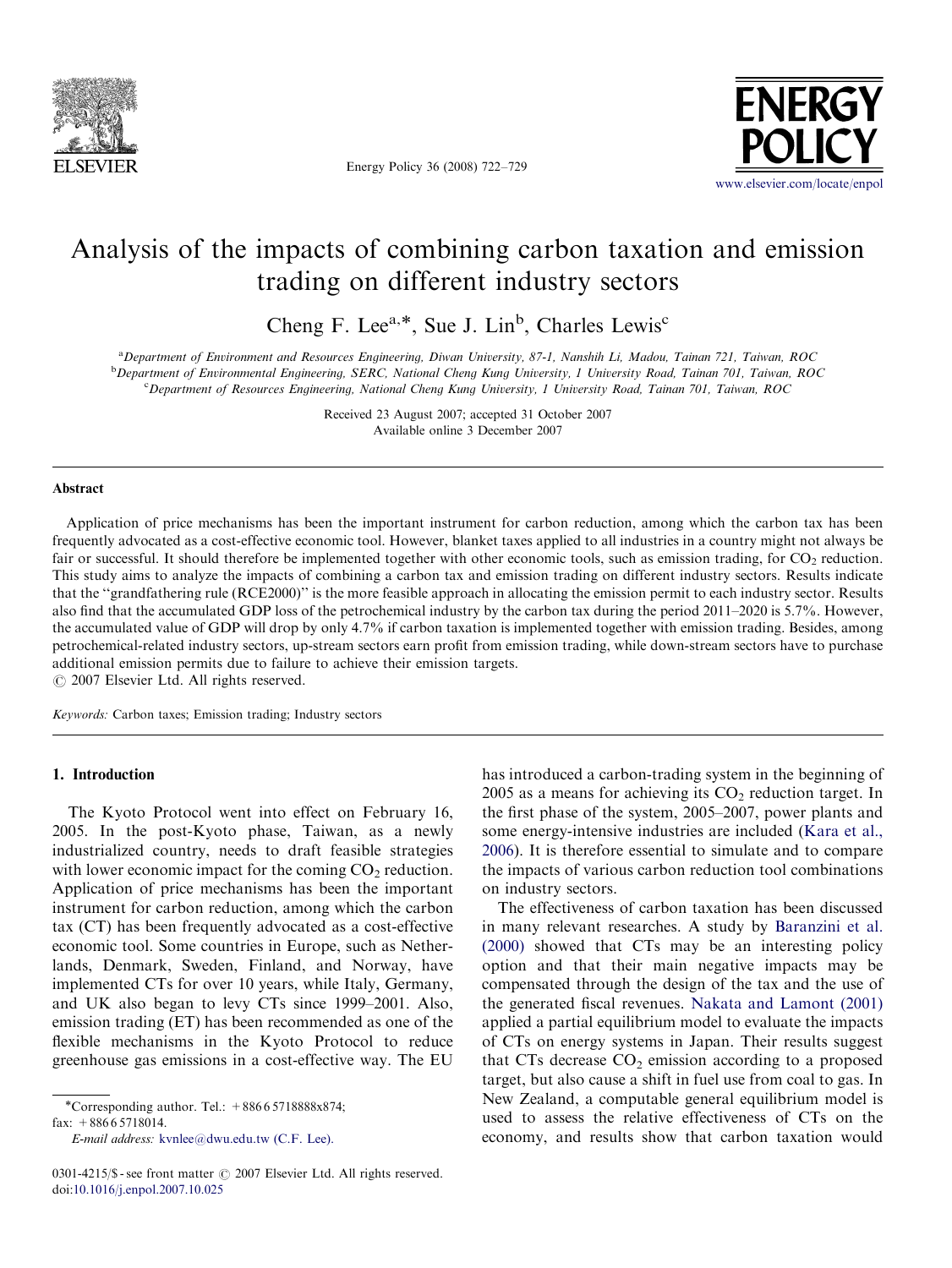adversely affect GDP [\(Scrimgeour et al., 2005\)](#page--1-0). However, blanket taxes applied to all industries in a country might not always be fair or successful. Norway's high CT since 1991 contributed to only  $2\%$  reduction in  $CO<sub>2</sub>$  emissions because of widespread tax exemptions and inelastic demand of various sectors affected by this tax ([Bruvoll](#page--1-0) [and Larsen, 2004\)](#page--1-0). As in the case of Norway's relatively high CT since 1991 and its resulting low  $CO<sub>2</sub>$  reduction, [Gerlagh and Lise \(2005\)](#page--1-0) developed an economic partial equilibrium model to demonstrate that CTs have a modest effect on emissions. [Johansson \(2006\)](#page--1-0) theoretically evaluated the possibility of different policy instruments to contribute to reductions in industrial  $CO<sub>2</sub>$  emissions while preserving the competitiveness of the industry.

However, blanket taxes for  $CO<sub>2</sub>$  reduction applied to all industries in a country might not always be fair or successful ([Lee et al., 2007\)](#page--1-0). The authors constructed a fuzzy goal programming model to assess the effects of CTs on different industries [\(Lee et al., 2007](#page--1-0)). The results indicated that some industries show improved  $CO<sub>2</sub>$ reduction while others fail to achieve their stabilization targets. The results also suggested that the CTs should be implemented together with other economic tools, such as carbon trading. Thus, industries that show significant carbon abatement may sell their surplus emission allowances to industries that need additional permits, and then the industrial GDP losses induced by  $CO<sub>2</sub>$  reduction can be compensated. The impacts of ET on the industries have been studied in the literature. Szabó [et al. \(2006\)](#page--1-0) present a global simulation model to quantitatively analyze the impacts of three carbon ET schemes on the cement sector. In Finland, the impacts of the EU  $CO<sub>2</sub> ET$  on power plant operators, energy-intensive industries, and other consumer groups were analyzed by [Kara et al. \(2006\).](#page--1-0) Their results found that large windfall profits were estimated to incur to electricity producers in the Nordic electricity market, while the metal industry and private consumers were estimated to be most affected by the electricity market price increases. Among various energy-intensive industries, the pulp and paper industry may actually be a net beneficiary of the EU ET. [Lund \(2007\)](#page--1-0) investigated the cost impacts of the European Emission System (ETS) on energy-intensive manufacturing industries. Their results indicate that the ETS affects the industry sectors quite differently. The cost impacts of the steel and cement industries are 3–4-fold compared with the least-affected pulp and paper and oil refining. They therefore suggest that some correcting mechanisms may be worth considering in securing the operation of some industry sectors.

This study compares the impacts between only a CT and a CT combined with ET on different industry sectors in Taiwan. A fuzzy goal programming model that was originally constructed in the author's previous paper [\(Lee](#page--1-0) [et al., 2007](#page--1-0)) is adopted to simulate the  $CO<sub>2</sub>$  reduction potential and the accompanying economic impacts of a CT on five petrochemical-related industry sectors: petrochemical materials (PMs), plastic materials (PLs), artificial fibers (AFs), plastic products (PPs), and rubber products (RPs). Based on the results from carbon taxation, we further quantify the effects of implementing ET on financial flows among different industry sectors. The  $CO<sub>2</sub>$  reduction target is set as ''returning the emission amount to year 2000 level by 2020'', and the carbon ET is assumed to be implemented together with a CT scenario since 2011.

The paper is structured as follows. The applied methods are presented in Section 2. The model for assessing the impacts of a CT is briefly described. Then the methods about ET used in this paper are introduced. Section 3 presents the outcomes from the model. The results for the base scenario and the CT scenario are shown and discussed. In Section 4, we discuss the results of emission permit allocation firstly, and then compare the impacts between only a CT and a CT combined with ET on different industry sectors. Finally, some conclusions are given in Section 5.

### 2. Methods

## 2.1. The model for  $CO<sub>2</sub>$  reduction

Industrial  $CO<sub>2</sub>$  reduction is a multi-objective decisionmaking problem. In this paper, we apply a fuzzy goal programming model to assess the impacts of a CT on different industry sectors. The original model is composed of two objectives, which seek the maximum industrial GDP value and the minimum  $CO<sub>2</sub>$  emission, and 78 constraints. Two model objectives are then treated as fuzzy numbers since the decision-makers usually would accept an approximate result as long as it is within a tolerable range. For the detailed model structure please refer to the author's previous publication in Energy Policy ([Lee et al., 2007](#page--1-0)).

## 2.2. Emission trading

### 2.2.1.  $CO<sub>2</sub>$  abatement target

The  $CO<sub>2</sub>$  abatement target of the petrochemical industry is set as "returning the  $CO<sub>2</sub>$  emission to year 2000 level by 2020", which is one of the possible options of  $CO<sub>2</sub>$ stabilization for Taiwan. Besides, the annual emission target during 2011 through 2019 is designed to decrease linearly as shown in [Fig. 1.](#page--1-0) The linearly declining emission targets have the advantage of advancing gradually. In ET, the annual emission targets are defined as the annual allowances for the petrochemical industry, and the annual permits for five industry sectors are allocated based on the annual emission targets.

#### 2.2.2. Permit allocation

With regard to permit allocation methods, [Vesterdal and](#page--1-0) [Svendsen \(2004\)](#page--1-0) tried to find a politically feasible allocation method by considering how greenhouse gas permits should be allocated at both the national and the power plant levels. Their results indicated that a common grandfathered allocation principle is to be preferred over an allocation principle based on past emission. [Sijm et al.](#page--1-0)